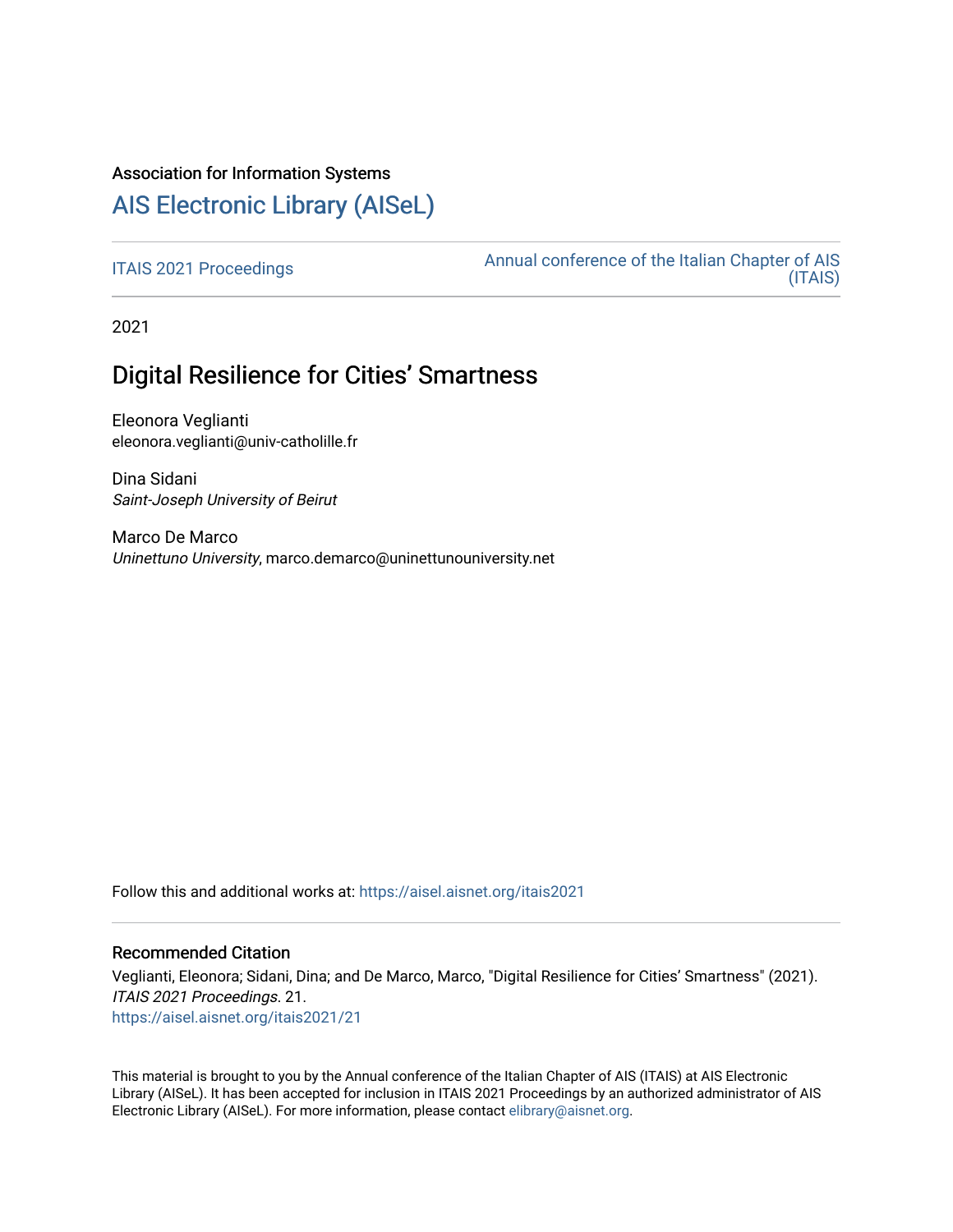# **Digital Resilience for Cities' Smartness**

Eleonora Veglianti<sup>1</sup>, Dina Sidani<sup>2</sup> and Marco De Marco<sup>3</sup>

<sup>1</sup> FGES, Université Catholique de Lille, 59800 Lille, France eleonora.veglianti@univ-catholille.fr <sup>2</sup> Saint-Joseph University of Beirut - Business School – Beirut – Lebanon. <sup>3</sup> Department of Economics, University of Uninettuno, Roma, Italy

**Abstract.** Over the past two decades, the "Smart City" has risen to global prominence as an urban planning and development strategy. This concept is now widely used as broad of toolkit of technological services and policy interventions aiming at enhancing a balance between competitiveness and sustainability of cities through ICT innovation and Human Capital.

ICT and modern technology are considered the key aspect of the Smart City concept. Meanwhile, other authors emphasize the importance of the people and human capital who adopt and operate the technology. Although very few literatures emphasize the importance of resilience in the Smart City discourse.

This paper aims to analyze and redefine the Smart City concept through resilience approach. For this purpose, it describes and defines what the Smart City concept is, and then the relation and linkage of the importance of using resilience approach in defining the Smart City. The model is based on a qualitative analysis of people's perceptions related to Smart Cities and Digital Resilience. Digital Resilience will lead to a soft infrastructure approach, such as enhancement in social and human capital, knowledge inclusion, citizenship participation and social satisfaction. The results constitute a first step to approach Smart Cities as a soft sustainable infrastructure urban planning. Discussion and analysis are conducted through a deep literature study using systematic literature review methodology.

**Keywords:** Digital Resilience – Smart Cities – Developed Country

## **1 Introduction**

In light of the emphasis on urbanization and Information Technology, the concept of the Smart City evolved in an attempt to save the earth and human health. It is an idea or concept people had hoped would be able to solve urban problems while considering the environment [1]. Internationally, the Smart City concept is grounded on the sustainability of growth and urban development, which is based on a triple bottom line that can be expressed as the need of a balanced approach to ecological, economic and socio-cultural values. By drawing the concept of Smart Cities, European Commission has been able to show that sustainability, smartness and inclusiveness repre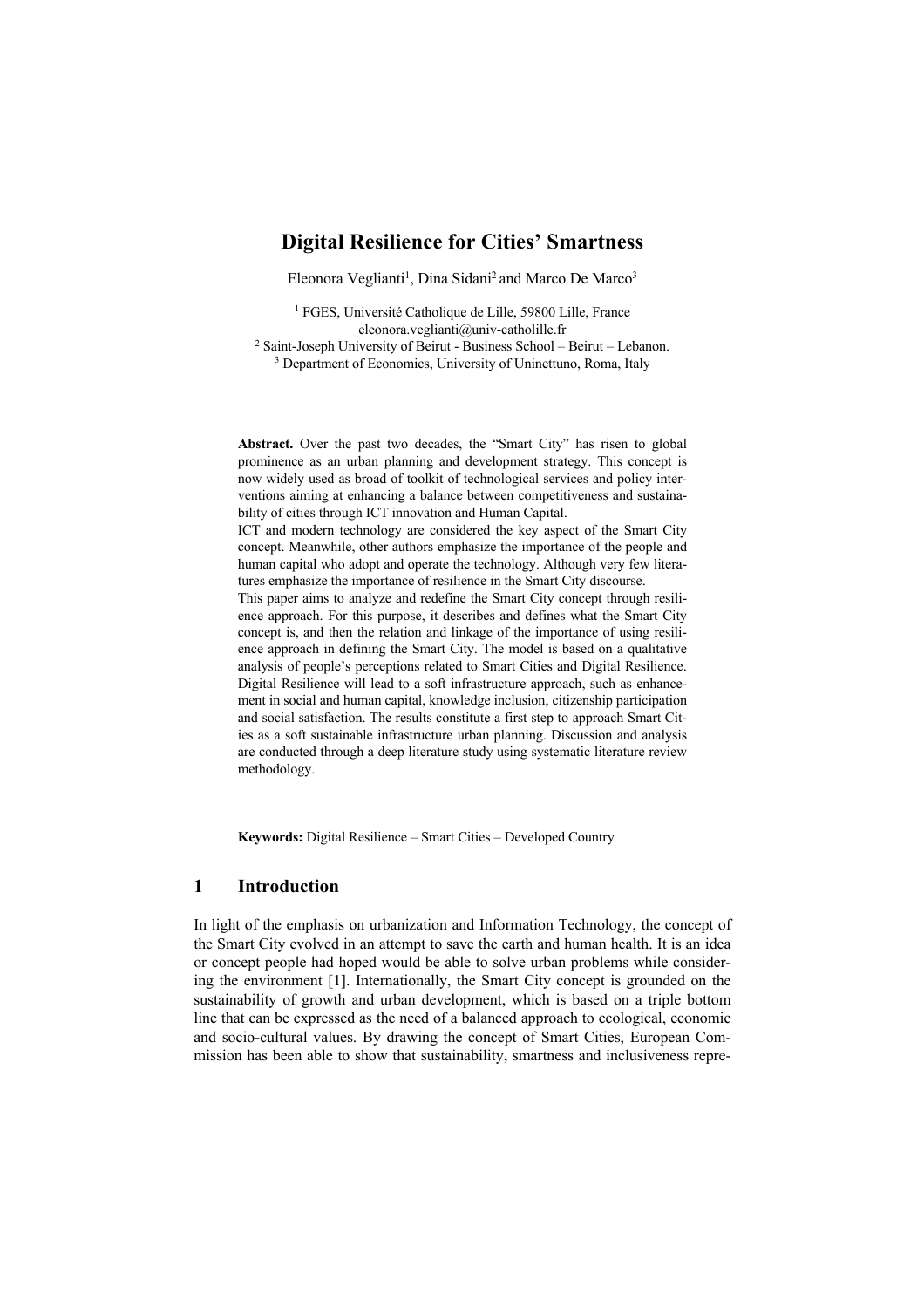sent the basis in order to effectively develop a programmatic plan able to meet the future evolutions of (smart) cities [2,3].

Despite many definitions and approaches of Smart Cities, there is a consensus among social scientists about two fundamental aspects: human capital and ICT innovations. As an urban environment [4], Smart Cities have to guarantee innovative services to the citizens, with a constant research of environmental, social and economic efficiency, whose objective is the fulfilment of individual happiness together with the optimization of social satisfaction [5].

As the role of citizen is emphasized, the new horizons of the approach to the application of Smart Cities is shifting to a people-centric design, where the citizens' needs, awareness and perceptions are structured with a bottom-up method [6].

During the last two decades, Smart Cities are approached as one of the contemporary examples of the research of a balanced mix between sustainability and competitiveness [7], and several methods of benchmarking and indicators are attempted to evaluate and measure impacts. This benchmarking has the purpose of comparing Smart Cities based on various factors and perspectives [8], as its sustainability, global city performance, resilience, local government effectiveness, urban competitiveness, and good urban governance. As Benchmarking Smart City planning now considers the perspective of resilience, have even created an instrument or guideline in benchmarking of resilience based on an evaluation of the city's resilience [9].

We position our research by addressing resilience by sociotechnical as operational resilience, which is the ability to adapt quickly to new outlining requirements, and organizational resilience, conceptualized as the organizational capability to use resources, adapt, and even excel in unexpected change. In this paper, digital resilience is considered both at individual as well as at organizational level.

This paper aims to explore the combination of the definitions of the Smart City concept and Digital Resilience, which would give us some insights to answer the research following question: what is the perception of these two (embedded) concepts, which is expected to establish a new definition that will represent both concepts?

Our objective is to investigate how Digital Resilience could contribute to enhance the perspectives of Smart Cities: competitiveness, sustainability, individual happiness and social satisfaction. In other words, the paper aims at conceptualizing the most relevant feature of resilience that impact smart cities initiatives.

For this purpose, a qualitative study, carried out among experts in the field of Smart Cities. The results will be analyzed in order to identify the main elements that point out from the combination of Smart Cities and Digital Resilience.

The paper is structured as follows. We summarize the theoretical background in Section 2. In Section 3, we explain our methodology and introduce our sampling for the study. After exposing the perception of Smart Cities and Digital Resilience in Italy, we present and discuss our findings in Section 5 with the analysis aimed at finding the definition of a Smart City concept based on Digital Resilience. Finally, in the conclusion, we expose the practical and theoretical implication of our results before presenting our guidelines for future research.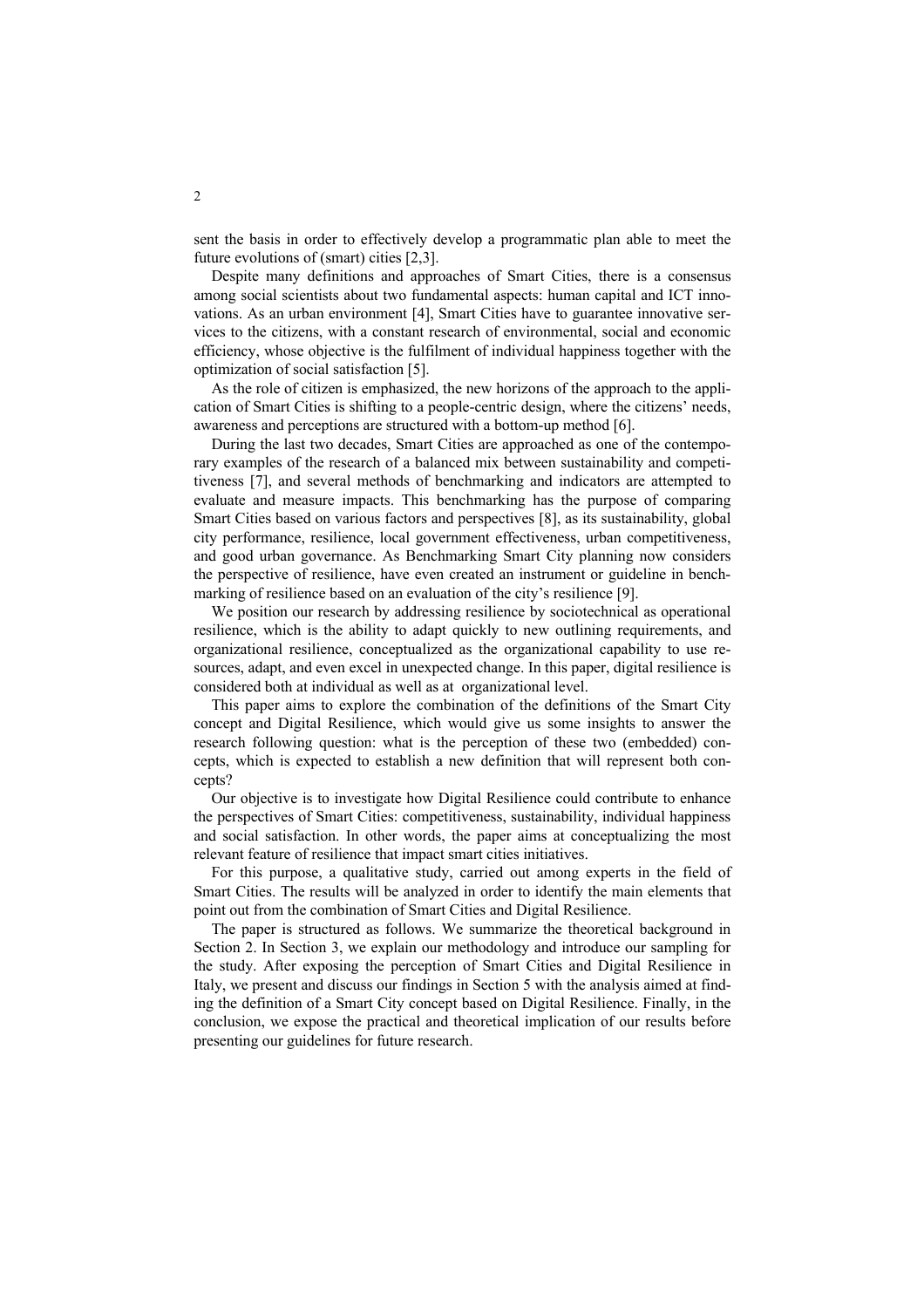## **2 Literature review**

### **2.1 Smart cities**

A large and growing body of literature has investigated the connections between the emergent information and communication technologies and the smart governance and organization of cities and buildings [10]. The variability of citizens' necessities over space and time is one of the most challenging dares: finding efficient solutions to gain an optimal ranking between Smart Cities is becoming a fundamental leverage to achieve a competitive advantage [11].

Although the concept of a "Smart City" is not clearly defined and interpreted, Smart Cities are therefore one of the contemporary examples of the research of a balanced mix between sustainability and competitiveness [7]. Moreover, United Nations forecast that in 2050 two thirds of the world population will live in the cities, consuming over 70% of world's resources, with considerable and growing negative impact on environment, health and social organization [12]. The sustainability of growth and urban development is based on a triple bottom line that can be expressed as the need of a balanced approach to ecological, economic and socio-cultural values. By drawing the concept of Smart Cities, European Commission has been able to show that sustainability, smartness and inclusiveness represent the basis in order to effectively develop a programmatic plan able to meet the future evolutions of (smart) cities. For Washburn [2], the use of Smart Computing technologies aims to make the critical infrastructure components and services of a city - which include city administration, education, healthcare, public safety, real estate, transportation, and utilities - more intelligent, interconnected, and efficient.

For Barrionuevo [13] being a Smart City means using all available technology and resources in an intelligent and coordinated manner to develop urban centers that are integrated, habitable and sustainable. Giffinger [14] discuss that Smart City is a city well performing in a forward-looking way in these five characteristics - economic, social, governance, transportation and smart living - built on the "smart" combination of endowments and activities of self-decisive, independent and aware citizens.

In fact, the idea of Smart Cities is rooted in the creation and connection of human capital, social capital and Information and Communication Technology (ICT) infrastructure in order to generate greater and more sustainable economic development and a better quality of life. Although different authors emphasize its various aspects [15,16], the concept of Smart City highlights these following common dimensions: sustainability, efficiency and citizen's awareness.

In addition, Dameri [17] analyses the Smart City architecture and suggests four Smart City dimensions: land, - the territory on which the city is built and the geographical area on which the city has its own boundaries - , infrastructures - all the material or technological facilities supporting the urban life, such as public and private buildings, streets, transport systems, production sites, and the ICT - , people, the citizens living in the city, but also who works or studies in the city, or come to visit the city or to enjoy there some cultural or leisure facilities - and government -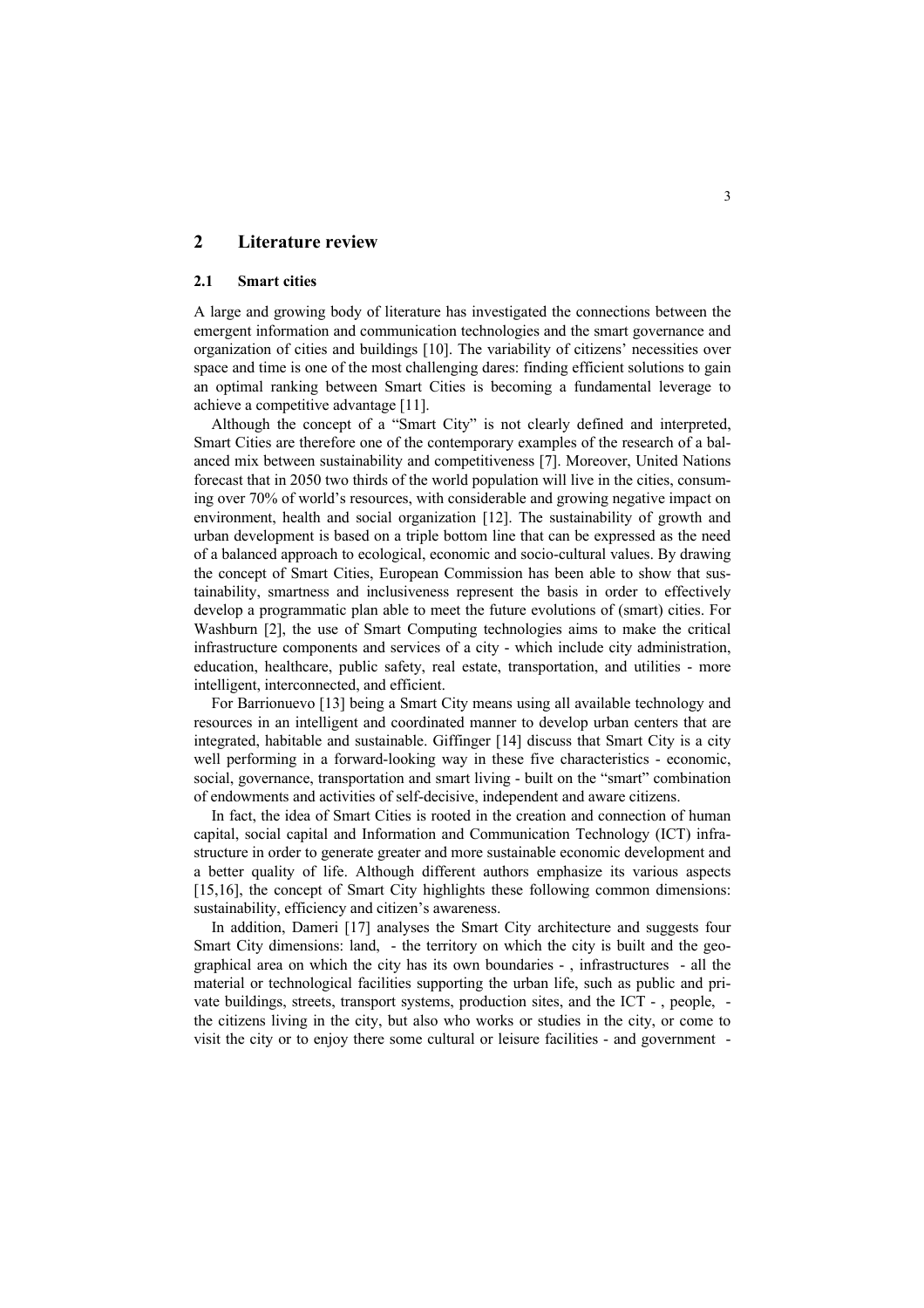the public powers to govern the city and the public administrative agencies to manage and supply public services.

Despite these definitions and approaches of Smart Cities are quite different, there is a consensus among social scientists about two fundamental aspects: human capital and ICT innovations. As an urban environment [4], Smart Cities have to guarantee innovative services to the citizens, with a constant research of environmental, social and economic efficiency. Almost all papers that have been written on the development of the concept of Smart Cities outlines that this kind of urban environment has to seek the fulfilment of individual happiness together with the optimization of social satisfaction [5]. ICT Innovation aims to drive the evolution of the Smart Cities to something able to meet the individual need and the social necessities [18].

In line with this perspective, a Smart City is supposed to improve the quality of life with the use of technology, and thereby increase the efficiency of services and meet citizens' needs [3]. At a high level of research, a Smart City is one that in the long term shows sustainable economic growth (high economic efficiency) and offers high quality of life, promotes investment in human capital and social capital, introduces and uses the latest ICT techniques as well as technical and technological solutions determining the quality of public services, and based on the principle of cogovernance [19].

Consequently, the new horizons of the approach to the concept and the application of Smart Cities is shifting to a people-centric design, where the citizens' needs, awareness and perceptions are structured with a bottom-up method [6].

We choice this latest Smart City approach as the theoretical basis to support the empirical analysis of the Digital Resilience in Smart Cities. The role of citizens is fundamental, and they can be seen as beneficiaries, aware users, and involved actors. In the existing literature, there is a lack of discussions on citizen perception of Digital Resilience in Smart Cities. We need at this point to define the concept of Digital Resilience.

#### **2.2 Digital Resilience**

The increasing urban population creates significant challenges for the city, such as urbanization, climate change, terrorism, and the increased risk of natural disasters. To face these situations and unexpected changes, the city must learn to adapt in dealing with these challenges. Developing resilience is a way for these cities to face the problems and deal with these challenges of this era of unpredictability and uncertainty.

Resilience is understood as the capacity of individuals and organizations to bounce back or bounce forward from external shocks and to proactively adapt to constant change through pathways to build capacity and develop resources within and beyond the organization [20,21]. Resilience is applied broadly as a framework to understand how individuals and organizations respond and adapt to environmental and societal changes [22]. For the purpose of our study, we will define the concepts of individual resilience and organizational resilience, before delimiting the notion of Digital Resilience.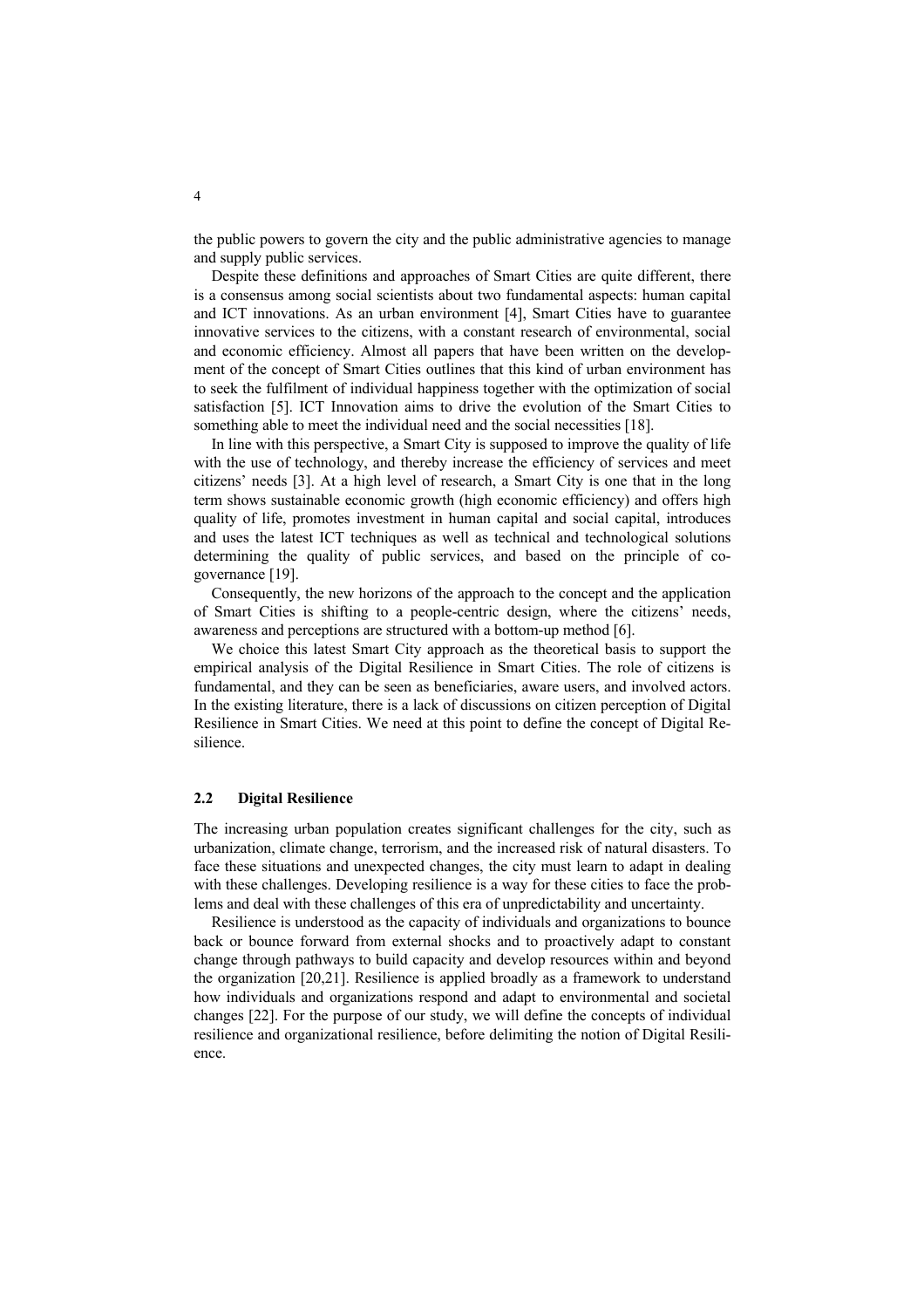Individual resilience has been predominantly studied within psychology and healthcare settings [23]. Personal resilience refers to the capacity for maintaining or regaining psychological wellbeing in the face of challenge [24]. Individual resilience depends on various personal factors including the circumstances of a person's lifecourse, their interaction in formal and informal networks, education, sociodemographic status and employment opportunities, and the availability of resources. All these factors influence an individual's capacity to adapt [25] and could then have an impact on Digital Resilience.

At the organizational level the term resilience has been used to describe the inherent characteristics of those organizations that are able to respond quicker, recover faster, or develop more unusual ways of doing business under duress than others [26,27]. Borekci [28] define the organizational resilience as the capability of organizations to react, adapt and act according to internal or external signals or pressure. It is how organizations structure their activities in order to anticipate and circumvent threats and opportunities to their continued existence. From this approach, a resilient organization is one that not merely survives over the long term, but also flourishes, passing the test of time [29]. Organizational resilience is a strategic imperative for an organization to prosper in today's dynamic and interconnected world characterized by volatility and uncertainty. Previous research on organizational resilience has distinguished between two approaches of resilience: operational (passive) resilience and strategic (active) resilience [30,31]. According to the first approach, resilience is considered as the ability of organizations to cope with crises and hardiness and to survive despite threats. Conversely, the second approach considers resilience as the capacity of organizations to transform threats into opportunities to prosper and to achieve organizational change.

In line with this approach of organizational resilience, resilience is pinned to sociotechnical environments; it is facilitated and enhanced by digital. Resilience is human attribute, yet it is materialized in novel ways of utilizing sociotechnical environments as well as human ability to adapt to new situations and creatively use the ICT infrastructure and tools available. In this paper, resilience by digital is approached as both individual and socio-organizational attributes.

Digital Resilience is the ability to manage technology so that work and health outcomes are managed equally, effectively et also sustainably [32]. Digital Resilience refers to the specific knowledge, skills, attitudes and behaviors (personal resources or competencies) that need to be acquired, built and protected to counteract the negative effects of digital-stressors [33].

We position our research by addressing resilience at both as operational resilience, which is the ability to adapt quickly to new outlining requirements, and organizational resilience, conceptualized as the organizational capability to use resources, adapt, and even excel in unexpected change. To analyze and explore Digital Resilience at both operational and organizational approach, the Conservation of Resources theory (COR) [34] provides a useful framework. The COR theory is underpinned by a belief that individuals are motivated to acquire, build and protect resources in order to achieve their goals.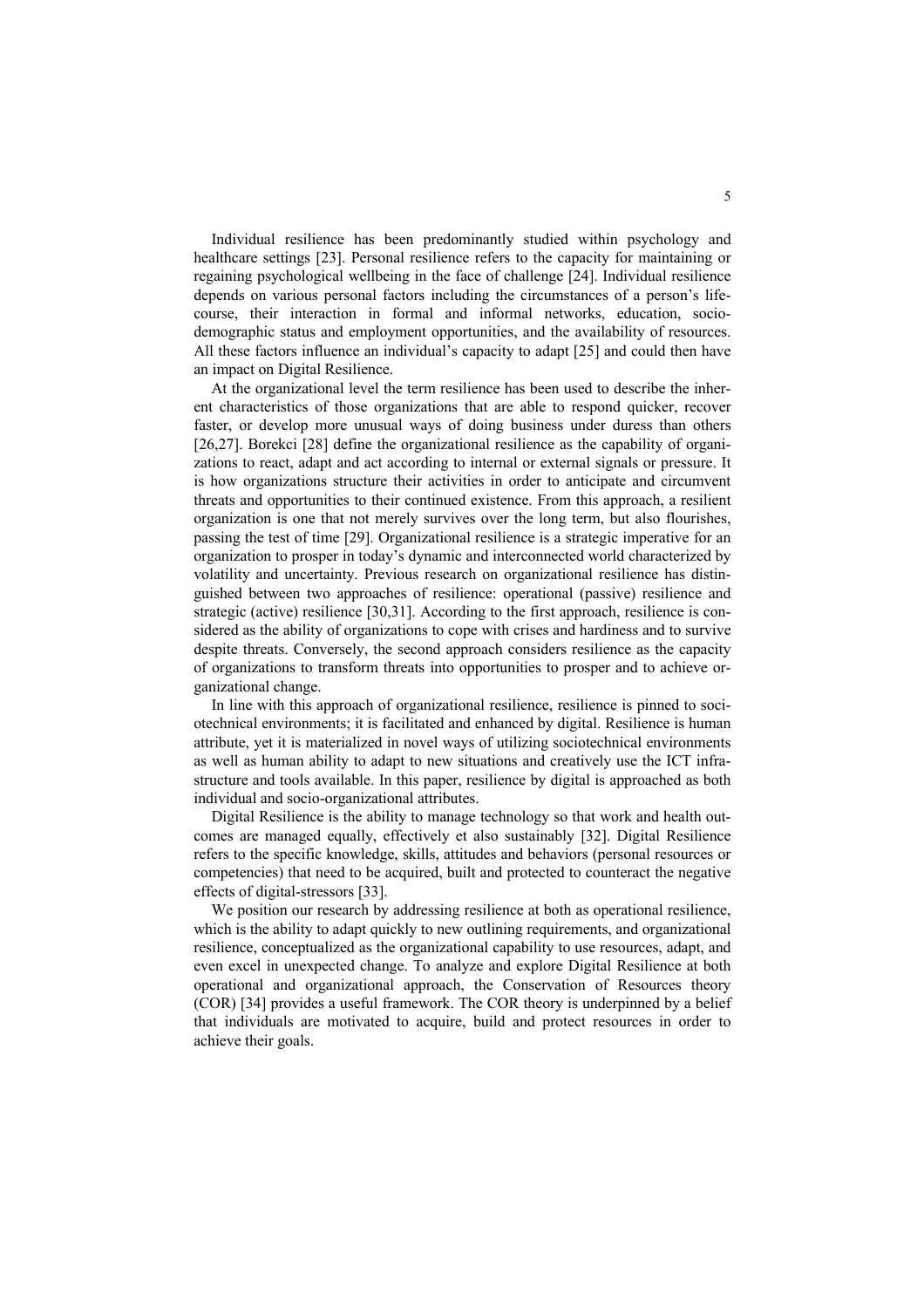COR theory states that stress is neither first nor foremost a product of individuals' appraisal of events, but that it has central environmental, social, and cultural bases in terms of the demands on people to acquire and protect the circumstances that ensure their well-being and distance themselves from threats to well-being [35]. The latter identified two distinct types of resources: contextual and personal. Contextual resources are located outside the individual and set in the broader environment. These resources include social support, autonomy and opportunities for development and feedback, whereas personal resources are inherent to the individual and include physical, psychological, affective, intellectual and capital resources.

The more resources an individual has, the more effective they are at responding to situations. In this instance, the acquisition of contextual and personal resources creates a buffer against digital stressors (i.e. longer working hours, social isolation). Thus, building resources is, therefore, a way to build resilience, enabling individuals to negotiate, adapt to and manage stressors. Emerging studies confirm the importance of knowledge building (personal resource) and the value of social networks, social support and relationships (contextual resources) [36,37]. Studies in this area are limited, with research typically centered on students and high-risk groups, and most of the resilience literature is prescriptive and normative [38,39].

#### **2.3. Digital Resilience approach in Smart City**

The concept of resilience was initially introduced by a well-known ecologist, Holling, who in 1973 suggested two general approaches, i.e. first, man and nature are closely linked and evolve together and must thus be conceived as one social ecology system; second, the responses of this system towards changes are unpredictable, but not proven [40].

In urban planning, the concept of resilience is developed by Wildazsky in 1988 [41]. It has evolved from the context of extremely powerful disasters, terrorism, energy crises, and climate change [42,43] to socio ecological resilience in a context of communicative planning [44- 47]; and then to collaborative planning for governance in addressing resilience [41, 48].

A city has a complex system and, when a city is considered smart, it is important to be resilient at any time [9]. Therefore, the concept of resilience is one of the key factors in Smart City planning. The increasing urban population creates significant challenges for the city, such as urbanization, climate change, terrorism, and the increased risk of natural disasters. To face these circumstances, the city must learn to adapt in dealing with these challenges. Cities must learn to develop its resilience in facing the problems of this era of unpredictability and uncertainty. The concept of resilience is a way to deal with these challenges. In the context of urban planning, the strategies that have been implemented mirror the philosophy of sustainable development, which focuses on managing resources to ensure the welfare of future generations. The study of resilience in sustainable development initially focuses on ecological safety. However, the concept is viewed as an important step in building sustainability [49].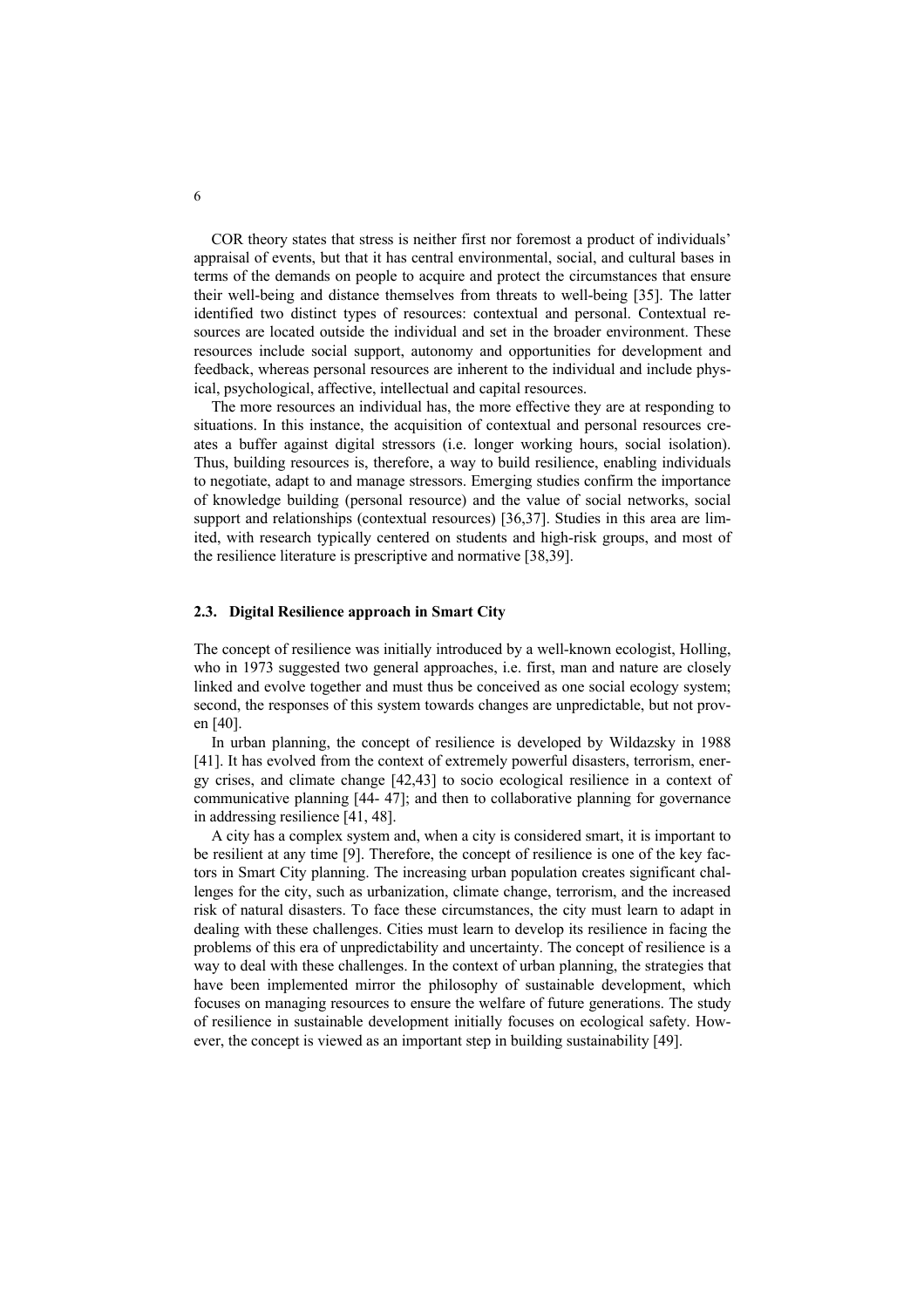Based on previous research, the aim of our study is to understand the Smart City planning concept by incorporating elements of resilience. Understanding the Smart City planning concept by incorporating elements of resilience can be reinterpreted to find a new definition or framework of Smart City through Digital Resilience approach.

From review of previous definitions, it can be concluded that the definition of the Smart City with a hardware orientation is a concept of a city that utilizes modern and advanced ICT in order to realize city planning that offers a better quality of life and better environment quality in the city.

From the analysis of literature, the software focused Smart City concept relates to the utilization of information and communication technology as a means to obtain high quality of life and improve environmental quality. Our study aims to fill this gap in the literature by exploring, analyzing and understanding of Smart City through Digital Resilience approach.

## **3 Research methodology**

The research methodology is the result of a long-term, in-depth qualitative process including both theoretical research and empirical analysis [50]. The analysis considered both at the theoretical and empirical sides of the Smart City phenomenon [51]. In line with the most significant scientific contributions and with the purpose of this article, we adopt a descriptive approach to analyze the phenomenon in a narrative form [52]. The latter provides us the possibility to examine the data within the context under investigation [53].

The approach applies Qualitative Data Analysis (QDA) [54] to understand how economic, political, social, cultural, environmental factors influence the social aspects of Smart Cities and Digital resilience in natural settings. The purpose is to conceptualize the main aspect of resilience that affect smart city initiatives. Our QDA design is based on Grounded theory [55,56].

The QDA uses different types of qualitative data as structured texts (i.e., books and reports) and answers from the interviews. In the analysis of our interviewees, we used the content analysis approach. We follow an inductive approach, using emergent frameworks to group the data and look for relationships [57]. First, qualitative data are collected and organized. The coding and labelling activity permit the identification of the most recurrent themes which are consider investigating the main features related to Digital resilience and Smart City projects. Then, the organization of data collection shows emerging patterns that permits to define the theoretical framework in comment.

In other words, to understand complex issues such as Smart Cities and Digital Resilience, this study uses a qualitative and exploratory approach, that is determined by the potential of highlighting the complexity by its richness and holism [58]. Thus, following the relevant literature in this field, a qualitative methodology is applied to investigate "a contemporary phenomenon within its real-life context; when the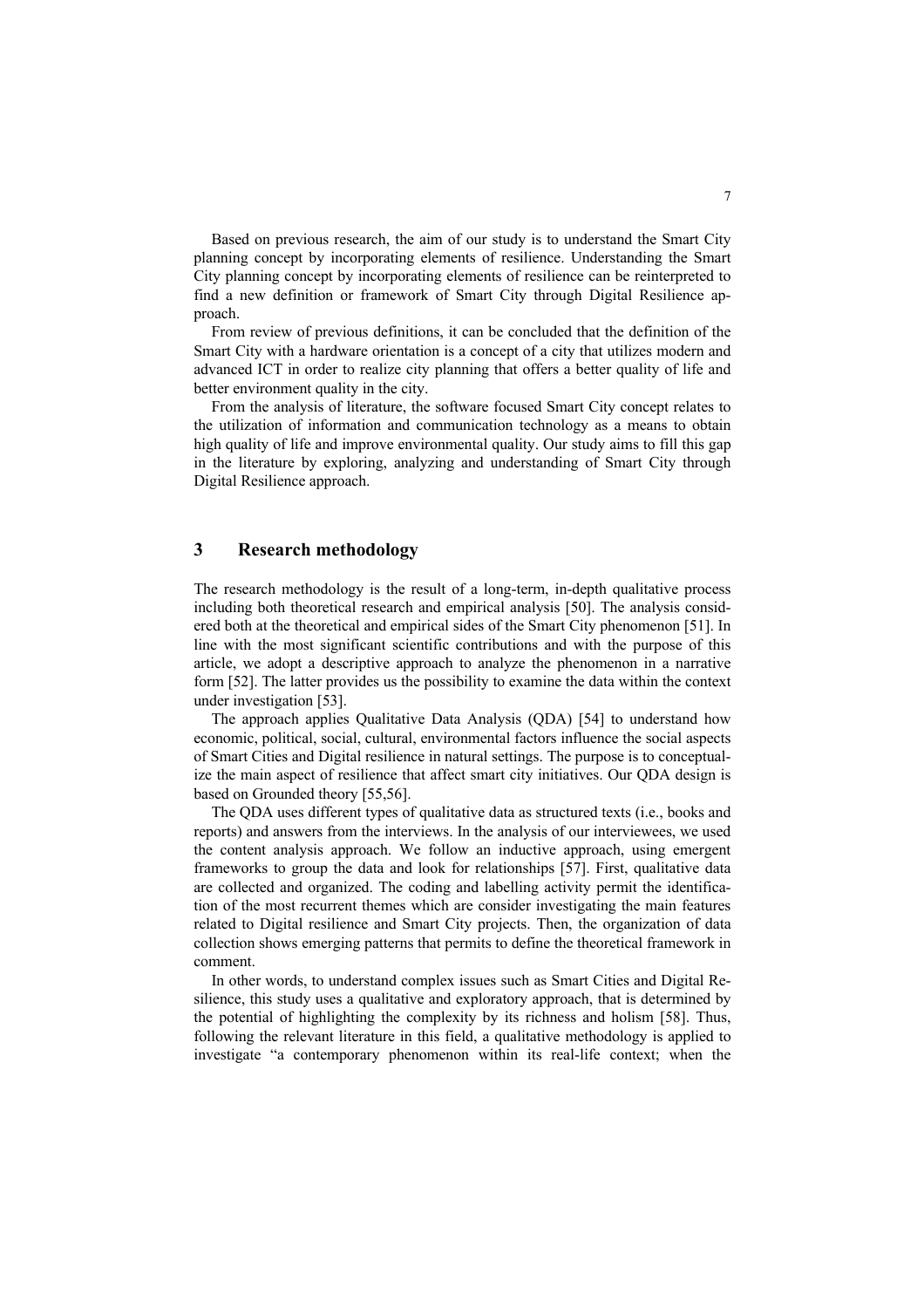boundaries between phenomenon and context are not clearly evident; and in which multiple sources of evidence are used" [53].

#### **3.1. The context of the study**

As discussed above, this paper provides an exploratory qualitative research method with a content analysis [58]. In line with this, the choice of Italy is twofold. Firstly, the Italian Smart City Milan appears a pioneer and important case at the European level. Specifically, since the report issued by the European Parliament in 2014, Italy presents a relevant number of Smart Cities in its territory compared to other European countries.

In Italy, the interest on Smart Cities meets the government agenda with a focus on ICT, the citizens' role and the quality-of-life enhancement [59,60]. In addition, several municipalities such a Milan driven by the Associazione Nazionale Comuni Italiani (ANCI) promote the development of Smart Cities initiatives in all the territory with a number of activities. For instance, the platform Italian Smart Cities (http://italiansmartcity.it/) represents a web platform used to monitor Smart City projects and their components.

Furthermore, each city plans its own smart program also with the goal of reaching European funds [1]. Therefore, Italy in the European scenario is a prosperous country in terms of Smart City development and implementation with cities such as Milan as crucial examples in the national and international panorama.

Secondly, the nationality of the authors able them to read original documents which help a better understand of the context under investigation. In fact, the access to original documents not translated into English is a significant element to explore a phenomenon.

Moreover, as the arguments under investigation are also a cultural and social aspect of the daily life of many citizens, the tacit knowledge of the culture of a specific country is important to capture the local implications related to Smart Cities as well as to the Digital Resilience aspects.

#### **3.2. Data collection and interview guide**

Following the purpose of the present paper, the data collection was structured through a series of semi-structured interviews conducted, due to the COVID-19 pandemic restrictions, either by phone or email between January 2021 and April 2021. The duration of the interviews was between 45 minutes and one hour. Our sample is composed by fifteen individuals, citizens of the Smart City if Milan.

According to numerous academics, there is no optimal sample size; however, a number between six and twelve informants [61,62] is recommended. In addition, the size of the sample is defined considering the theoretical saturation principle [63].

The interview guide includes 10 questions focusing on the two main themes analyzed: Smart Cities and Digital Resilience. Below (see Table 1) there is the interview guide used.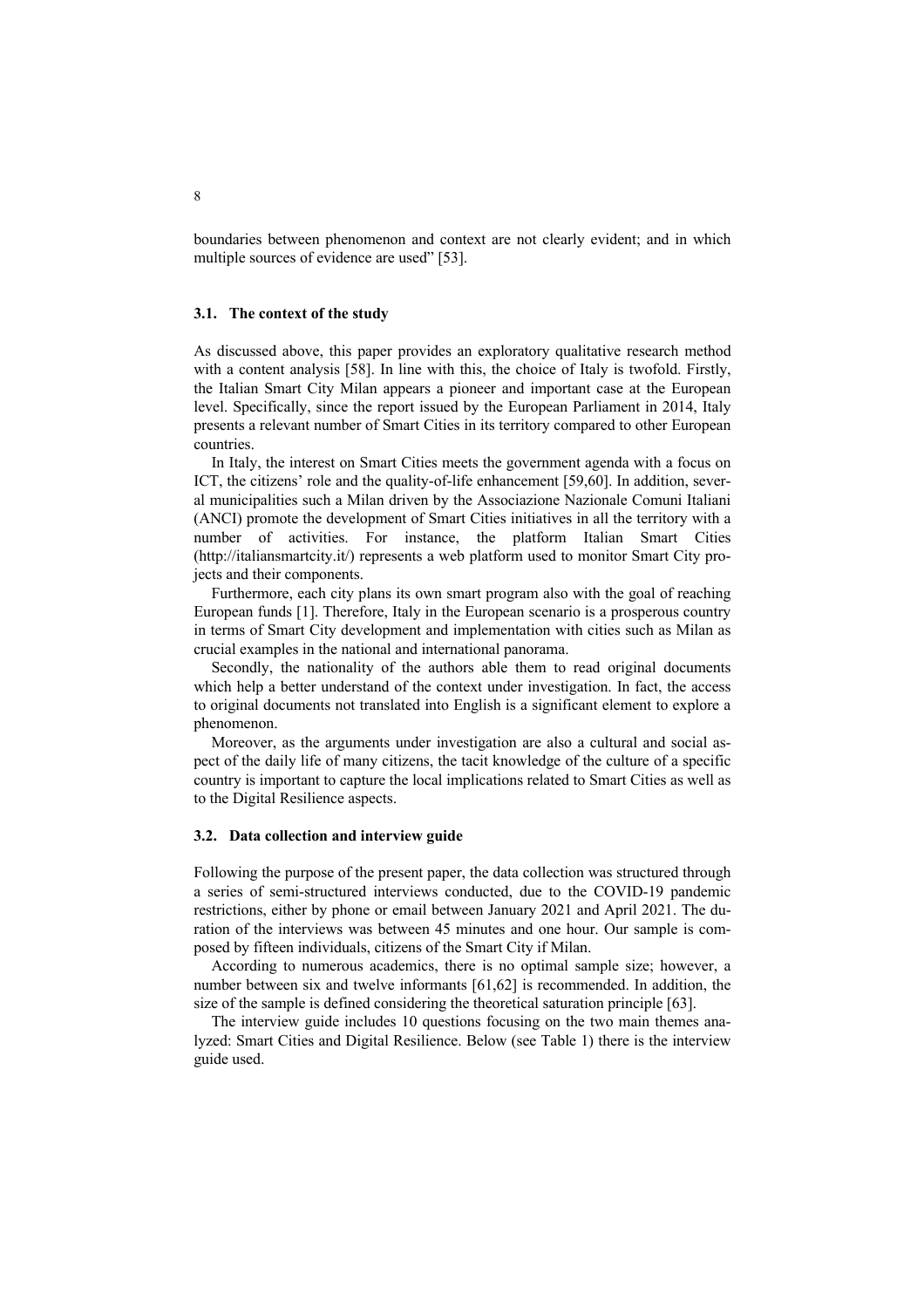**Table 1**. Interview guide

1.What is the objective of a Smart City? 2.What is the role of ICT in Smart City? 3.What is the relation between urban planning of Smart Cities and sustainability? 4.In your opinion, what are the required criteria to define a city as a Smart City? 5.What are the advantages/benefits of a citizen living in a Smart City? 6.What is the role of the citizen in a Smart City? 7.What is your perception about Digital Resilience in Smart City? 8.In your opinion, what are the individual characteristics needed to build Digital Resilience in a Smart City? 9.What are the contextual resources that might influence a Digital Resilience strategy in a Smart City? 10.In your opinion, what is Digital Resilience in Smart City? *- the ability of organizations to cope with crises and hardiness and to survive despite threats (Operational/passive resilience) - the capacity of organizations to transform threats into opportunities to prosper and to achieve organizational change (strategic/active resilience)*

## **4 Emerging results**

From our analysis, a Smart City has the object to answer to social as well as to individual needs with the goal of improving the overall community and the sustainability development (as summarized in table 2).

The recurrent themes from the coding show that a Smart City provides the development of urban centers that are more integrated, sustainable, and inclusive. Hence, a Smart City is a combination of innovative elements (i.e. efficient structures, higher safety) and services (i.e. easier mobility) that connect the individuals to the social capital as well as to the technological capital.

In other words, our findings suggest that the ICT has a prominent role in a Smart City with the aim of creating a better life balance and a more sustainable scenario from an economic, social and ecological perspective. Thus, the present analysis points out that the concept and objectives of a Smart City are related to the ICT dimension.

In addition, it emerges that in the planning of a Smart City, the citizens are very important actors.

Furthermore, the analysis underlines that the Digital Resilience in a Smart City is also influenced by a number of features derived by the individual characteristics and by the contextual resources which are presented in the following table.

**Table 2.** Smart city and Digital Resilience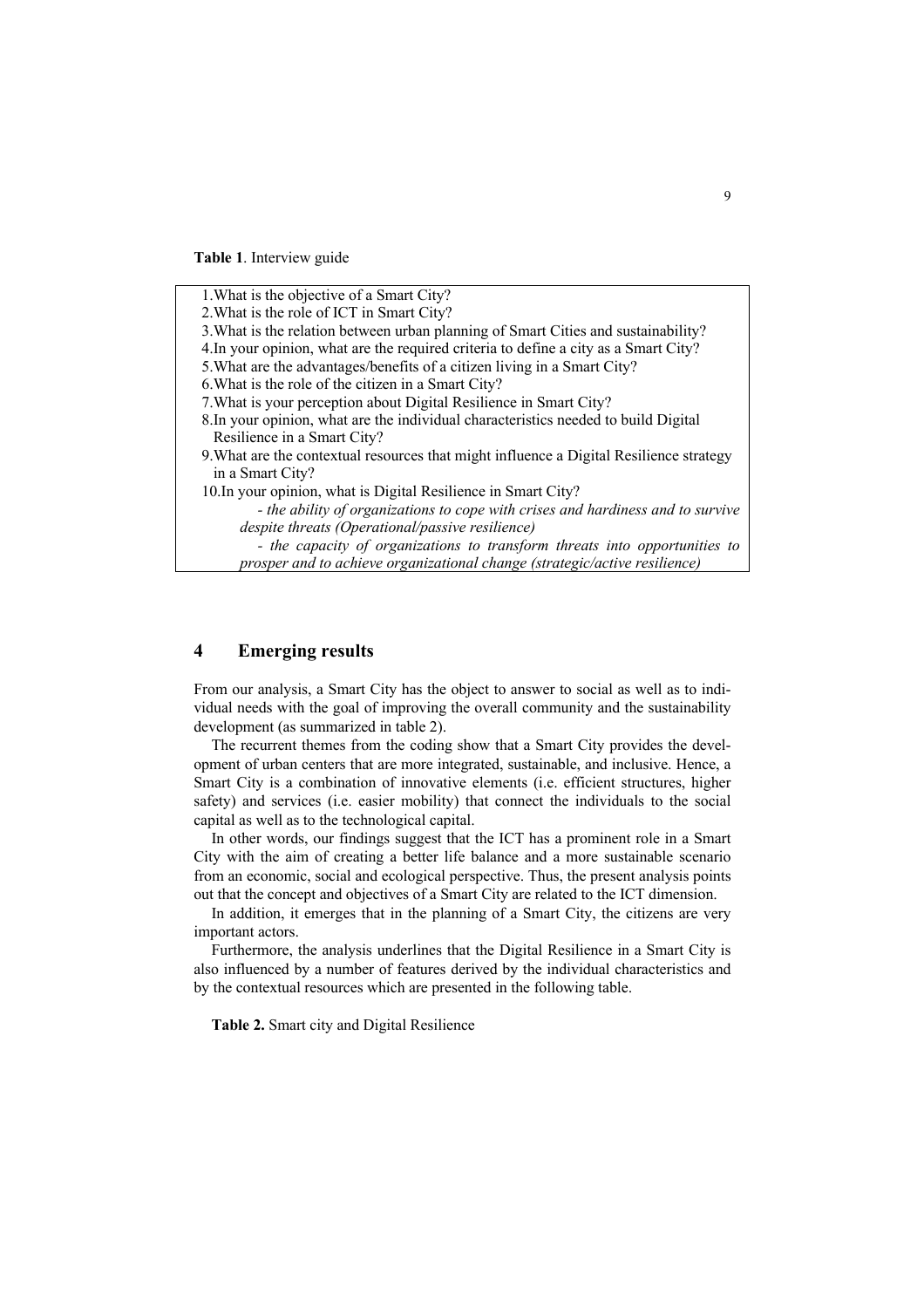| Community needs                         | Sustainability development             |
|-----------------------------------------|----------------------------------------|
| Social Needs                            | Economic Development                   |
| Individual Needs                        | Urban development                      |
| Improving People life quality           | Environmental sustainability           |
| Better life balance                     | Ecological sustainability              |
| Inclusion                               | Easier mobility                        |
| Citizen needs and citizen participation | More efficient Structures              |
|                                         | Safety                                 |
|                                         |                                        |
| Individual characteristics              | Contextual resources                   |
| Capacity to change                      | Government policies                    |
| Accept change                           | Political Plans and strategic projects |
| Adaptation to change                    | <b>ICT</b> investments                 |
| Flexibility                             | Active participation                   |
| Flexible Mindset                        | Digital Knowledge                      |
|                                         | Digital Resources                      |

In other words, our investigation highlights that the concepts of Smart City and Digital Resilience are not perceived as separate, but they are strictly embedded. The Digital Resilience is combined with the development and implementation of a Smart City initiative.

Therefore, Digital Resilience results a mix of active and passive features that help to adapt to a new situation and creatively use the digital tools available to better face a Smart City context. In line with this, flexibility and adaptation to change are important dimensions at the base of Digital Resilience and Smart City concepts.

The analysis indicates that the presence of contextual resources (such as the actions and plans of the government, higher investments in ICT and the development of a digital knowledge) is strategical for the combination of Digital Resilience and Smart City concepts. The present study suggests that the perception regarding Digital Resilience in a Smart City is a mix of individual and organizational resilience. Therefore, it "*represents the capacity of individuals and organizations to deal with the digital change, adapting to a new setting in a flexible manner".*

This results also important in the current COVID-19 situation. In fact, a shock such as the COVID-19 is identified as an unpredictable emergency that pushes a needed change from different sides. On one hand, each single person should accept and adapt to this unique change. On the other hand, each organization have to face this new scenario maintaining or reorganizing its business. Thus, despite the challenges driven by the COVID-19 pandemic, a Smart City, composed both by individuals and organizations, is impacted by the digital transformation and it emerged that this helps to shift threats into opportunities.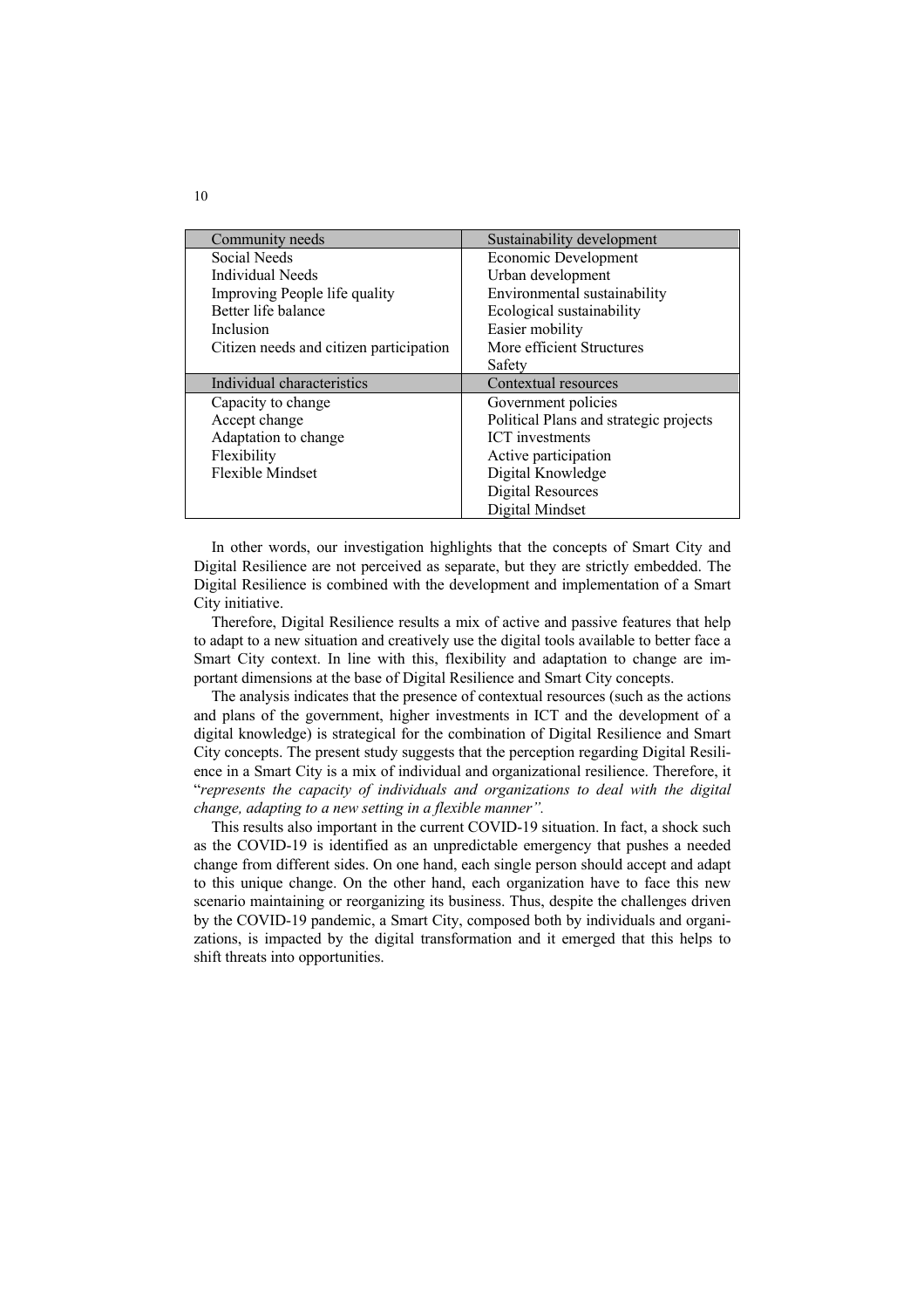## **5 Conclusion - Implications and Limitation**

The concept of Smart City is growing in interest among disaster and sustainable management professionals, specifically in developed countries. In this study, we aim to analyze and redefine the Smart City concept through a resilience approach.

The results showed that the concept of resilience in Smart Cities is bound to flexibility, acceptance and capacity of change. This flexibility is a must in a very uncertain and changing environment, which finds all its relevance in the COVID-19 pandemic context.

From the above discussion, it can be concluded that the Smart City concept through a resilience approach can be redefined as a concept of a city that utilizes ICT to increase citizen's awareness, intelligence, wellbeing as well as community participation in facing pressures and hazard. The objective of this organizational resilience is for organizations to structure their activities in order to anticipate and circumvent threats and opportunities to their continued existence [28].

At this point, it emerges that the community achieve a higher quality of life and environment, which is sustainable in facing the future era of uncertainties. Approaching Smart Cities through resilience is a way to ensure sustainability while promoting the satisfaction of the citizens' needs and enhancing their participation to the community [3].

At this stage, many challenges could be identified related to both personal digital resources and socio-technical and contextual resources and policies.

Specific knowledge, skills, attitudes and behaviors (personal resources or competencies) need to be acquired, built and protected and fostered to for all not only to provide the needed resources to cope with Digital era but also to counteract the negative effects of digital stressors [33]. Contextual resources are also needed and include social support, autonomy and opportunities for development and feedback [35] that should be provided and fostered by governments policies and strategies related to Digital development.

From a theoretical perspective, the study is positioned within the domain of enriching Smart Cities research and Digital Resilience. On practical terms, our findings may help governments and other stakeholders in their efforts towards a more inclusive and sustainable world. The interest on Smart Cities meets the government agenda in Italy with a focus on ICT, the citizens' role and the quality-of-life enhancement [59,60]. The technology inherent in Smart Cities promises efficiencies and options that could allow cities to be more "inclusive, safe, resilient, and sustainable" as required by the U.N. agenda, and at this stage, the challenge of government policies is to invest on digital resources.

The outcome of our research suggests that Smart City and Digital Resilience are two embedded and interrelated concepts that can lead to one definition of a smart resilient city. This framework encompasses both hard and soft dimension of Smart City: the ICT resources as well as the digital knowledge which will foster citizen participation and sustainability.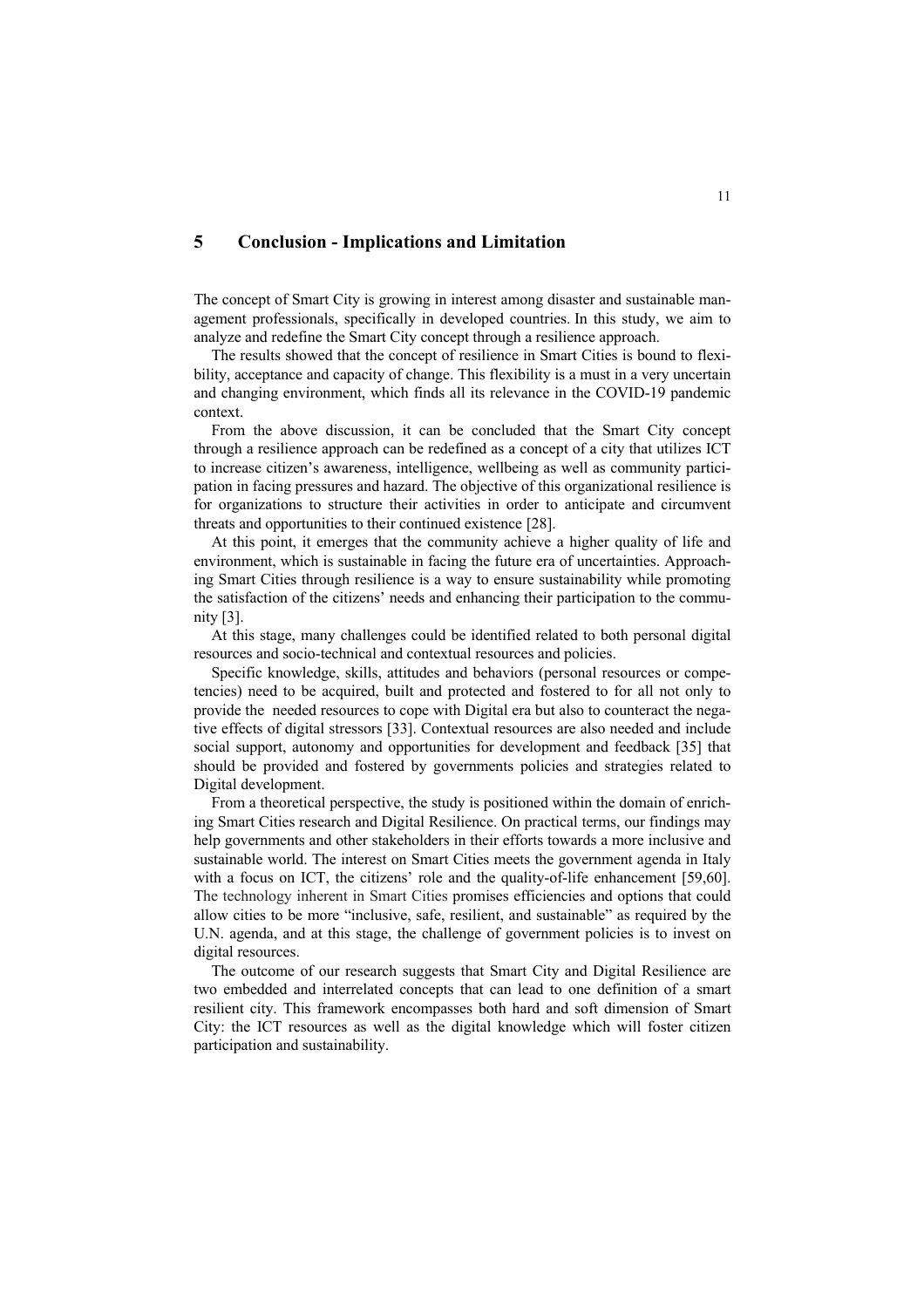This study has some limitations that should be mentioned. Firstly, it was conducted only on a small sample size (with 11 interviewees). Further empirical research must be conducted on larger sample in order to build and elaborate on our findings. Secondly, the results are mainly based on the points of view of managers working in a Smart City.

In future research, semi-structured interviews can be carried out with people who benefit of the services provided by the Smart City, in order to analyse their perception as citizen beneficiaries [3]. Technology helps the city to develop a smart approach to designing urban policies and fostering citizen participation. Cities should involve people to be included in policies choices and cities proceeding towards sustainability should rediscover smartness and participation.

Furthermore, related to a larger and broader approach, Smart Cities through a resilience approach could lead to a sustainable and inclusive world, in alignment with the eight Goals of the Millennium Development Goals. A future research could take place with other groups, for example refugees, in order to identify if these groups are experiencing the Smart City through Digital Resilience as a way to enhance their social inclusion.

## **References**

- 1. Cocchia, A. Smart and Digital City: A Systematic Literature Review. In: Dameri, R.P. and Rosenthal-Sabroux, C., Eds., Smart City: How to Create Public and Economic Value with High Technology in Urban Space, Springer, Cham, 13-43 (2014)
- 2. Washburn, D., Sindhu, U., Balaouras, S., Dines, R., Hayes, N., Nelson, L. Helping CIOs Understand Smart City Initiatives: Defining the Smart City, Its Drivers, and the Role of the CIO. Cambridge, MA: Forrester Research, Inc. (2010)
- 3. Romanelli M., Metallo C., Agrifoglio R., Ferrara M. (Cities, Smartness and Participation Towards Sustainability. In: Lazzara A., Nacamulli R., Rossignoli C., Za S. (eds) Organizing for Digital Innovation. Lecture Notes in Information Systems and Organisation, vol 27. Springer, Cham (2019).
- 4. Piro, C., Cianci, I., Grieco, L., Boggia , G., Camarda, P. Information centric services in Smart Cities. Journal of Systems and Software, 88:1, 169–188 (2014).
- 5. Rosen, F. Classical Utilitarism from Hume to Mill. London & New York: Routledge (2003).
- 6. Trombin, M., Pinna, R., Musso, M., Magnaghi, E., De Marco, M. Mobility Management: From traditional to People-Centric Approach in the Smart City. In Elhoseny, M. & Hassanien, A. Emerging Technologies for Connected Internet of Vehicles and Intelligent Transportation System Networks. Springer, Cham (2020).
- 7. Asimakopoulou, E., Bessis, N. Buildings and Crowds: Forming Smart Cities for More Effective Disaster Management. Fifth International Conference on Innovative Mobile and Internet Services in Ubiquitous Computing (2011).

12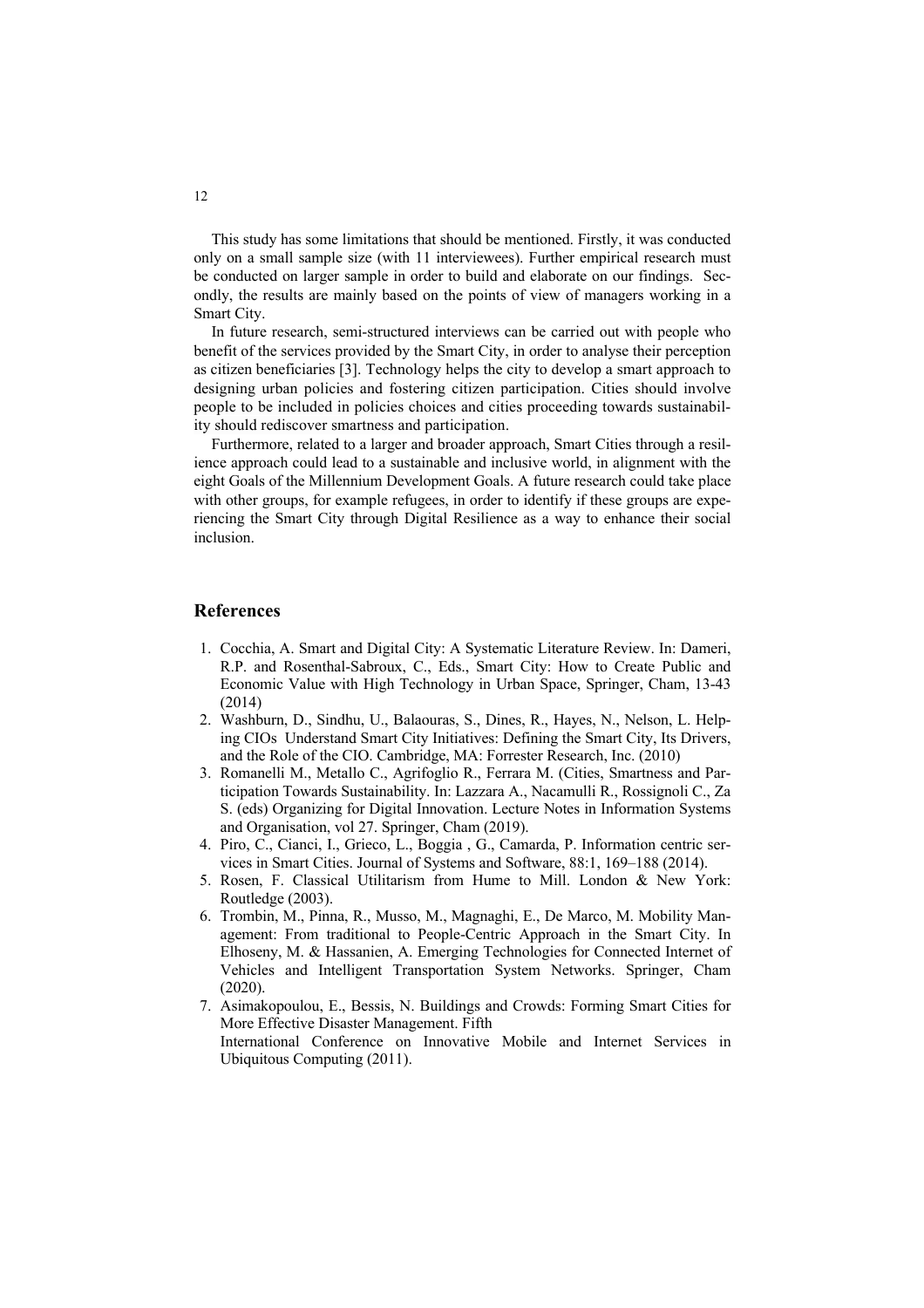- 8. Anthopoulos, L., Janssen, M., Weerakkody, V. Comparing Smart Cities with Different Modeling Approaches, presented at the International World Wide Web Conference Committee, (IW3C2), Florence, Italy (2015).
- 9. Desouza K., Flanery, T. Designing, planning, and managing resilient cities: A conceptual framework. Cities, 35, 89–99 (2013).
- 10. Pereira, G., Parycek, P., Falco, E., Kleinhans, R. Smart Governance in the Context of Smart Cities: A Literature Review. Information Polity, 23:2, 1-20 (2018).
- 11. Arroub, A., Zahi, B., Sabir, E., & Sadik, M. A literature review of Smart Cities: Paradigms, Opportunities and Open Problems. 2016 International Conference on Wireless Networks and Mobile Communications (WINCOM), 180-18 (2016).
- 12. Moreno, M., Zamora, M., Skarmeta, A. User-centric smart buildings for energy sustainable Smart Cities. Transactions on emerging telecommunications technologies, 25:1, 41-55 (2013).
- 13. Barrionuevo, J., Berrone, P., Ricart, J. Smart Cities, Sustainable Progress. Opportunities for urban development. IESE Insight 14, 50-57 (2012).
- 14. Giffinger, R., Fertner, C., Kramar, H., Meijers, E., Pichler-Millanovic, N. Smart Cities: Ranking of European medium-sized cities. Vienna University of Technology (2007).
- 15. Komninos, N. Intelligent Cities: Innovation, Knowledge Systems and Digital Spaces, Spon Press, London. (2002).
- 16. Florida, R. Cities and the Creative Class, Routledge, London (2005).
- 17. Dameri, R.P. Comparing Smart and Digital City: Initiatives and Strategies in Amsterdam and Genoa. Are They Digital and/or Smart? In Dameri R.P. and Sabroux C., Smart City. How to create Public and Economic Value with High Technology in Urban Space, Springer International. (2014).
- 18. Murray, A., Minevich, M., Abdoullaev, A. The Future of the Future: Being smart about Smart Cities. KM World, 20:9 (2011).
- 19. Azzari, M., Garau, C., Nesi, P., Paolucci, M., Zamperlin, P. Smart City Governance Strategies to Better Move Towards a Smart Urbanism. In: Gervasi O. et al. (eds) Computational Science and Its Applications – ICCSA 2018. ICCSA 2018. Lecture Notes in Computer Science, vol 10962. Springer, Cham (2018).
- 20. Magis, K. Community Resilience: An Indicator of Social Sustainability. Society & Natural Resources. 23. 401-416 (2010).
- 21. Skerratt, S. Developing rural social enterprise: The relevance of context. Community Co-Production: Social Enterprise in Remote and Rural Communities. 24- 46 (2012).
- 22. Adger, W. Vulnerability. Global Environmental Change. 16. 268-281 (2006).
- 23. Rees, C., Breen, L., Cusack, L., Hegney, D. Understanding individual resilience in the workplace: the international collaboration of workforce resilience model. Frontiers in psychology, 6, 73 (2015).
- 24. Ryff, C., Friedman, E., Morozink, J., Tsenkova, V. Psychological resilience in adulthood and later life: implications for health. Annual Review of Gerontology and Geriatry 32:1, 73–92 (2012).
- 25. Berkes, F., Ross, H. Community Resilience: Toward an Integrated Approach, Society & Natural Resources, 26:1, 5-20 (2013)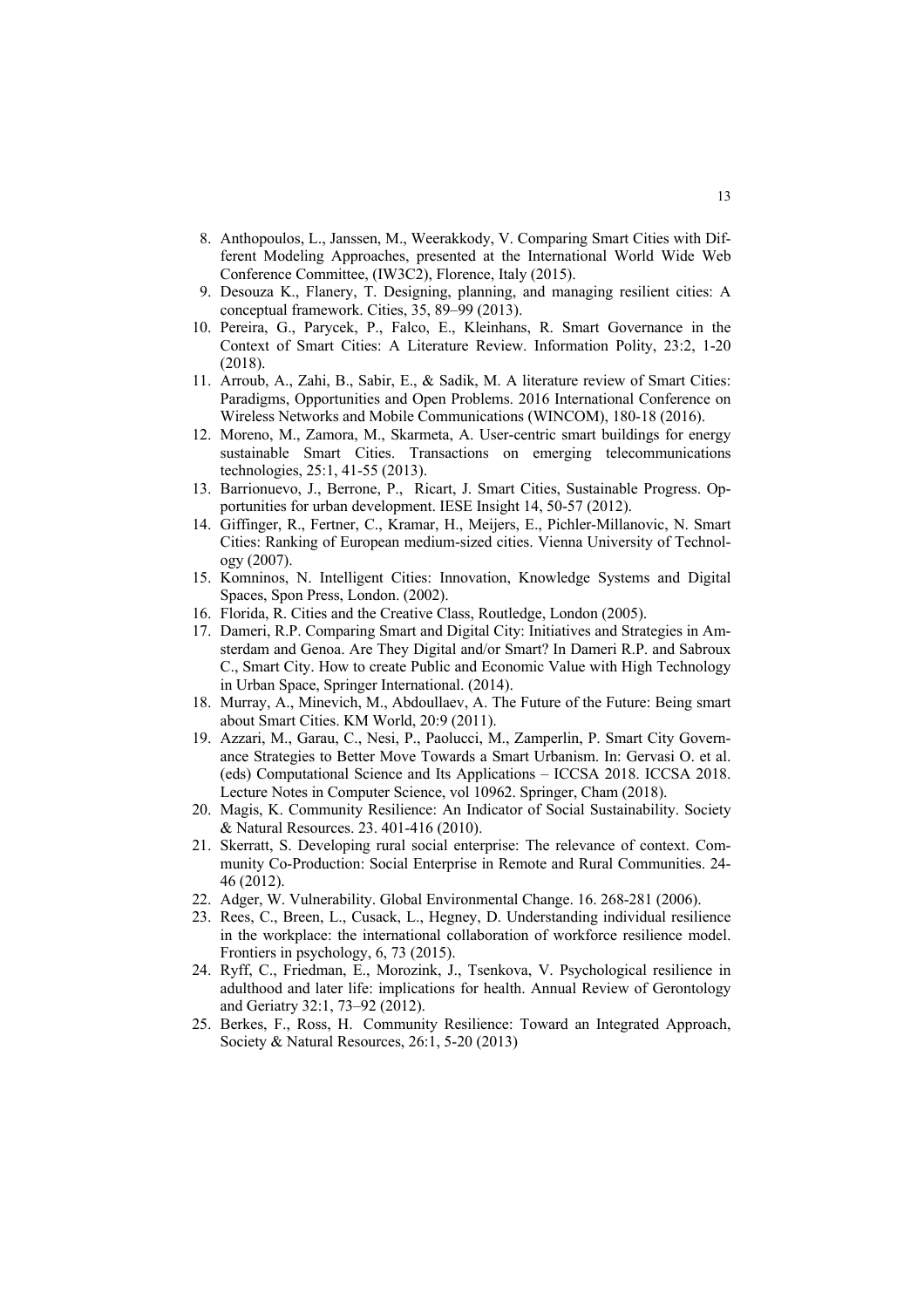- 26. Sutcliffe, K., Vogus, T. Organizing for Resilience. Positive Organizational Scholarship: Foundations of a New Discipline. San Francisco, CA, Berrett-Koehler: 94-110 (2003).
- 27. Vogus, T., Sutcliffe, K. Organizational Resilience: Towards a Theory and Research Agenda. Conference Proceedings. IEEE International Conference on Systems, Man and Cybernetics. 3418-3422 (2007).
- 28. Borekci, Y., Rofcanin, Y., Gürbüz, H. Organizational resilience and relational dynamics in pediatric networks: a multiple case analysis. Int. J. Prod. Res. 53, 22 (2015).
- 29. BSI (2019) https://www.bsigroup.com/en-GB/our-services/Organizational-Resilience/
- 30. Crichton, M., Cameron, G., Terence, K. Enhancing organizational resilience through emergency planning: Learnings from cross-sectorial lessons. Journal of Contingencies and Crisis Management 17: 24–37 (2009).
- 31. Suryaningtyas, D., Sudiro, A., Troena, E. Irawanto, D. Organizational Resilience: As Mediating Effect of Organizational Culture and Organizational Performance. 10.4108/eai.6-12-2018.2286329 (2019).
- 32. Ivanov, D. Dolgui, A. Viability of intertwined supply networks: extending the supply chain resilience angles towards survivability. A position paper motivated by COVID-19 outbreak. International Journal of Production Research. 58. 1-12. 10.1080/00207543.2020.1750727 (2020).
- 33. Clarke, C., Grant, C., Russell, E. A study into the knowledge, skills, abilities, and behaviors needed in an 'always on' workplace [Conference Presentation]. In 19th Congress of the European Association of Work and Organizational Psychology (EAWOP), Turin, Italy (Unpublished) (2019).
- 34. Hobfoll, S., Halbesleben, J., Neveu, J-P., Westman, M. Conservation of Resources in the Organizational Context: The Reality of Resources and Their Consequences. Annual Review of Organizational Psychology and Organizational Behavior. 5. 10.1146/annurev-orgpsych-032117-104640. Review. 4. 10.1061/ (ASCE) 1527-6988(2003) 4:3, 136 (2018).
- 35. Brummelhuis, L., Bakker, A. A resource perspective on the work-home interface: The work-home resources model. American Psychologist, 67:7, 545–556 (2012).
- 36. Nakashima, M., Canda, E. Positive dying and resiliency in later life: A qualitative study. Journal of Aging Studies, 19(1), 109–125 (2005).
- 37. O'Dwyer, S., Moyle, W., Van Wyk, S. Suicidal ideation and resilience in family careers of people with dementia: A pilot qualitative study. Aging and Mental Health, 17: 6, 753–760 (2013).
- 38. Boin, A., Van Eeten, M. The Resilient Organization, Public Management Review, 15:3, 429-445 (2013).
- 39. Duit, A. Resilience thinking: Lessons for Public Administration. Public Administration 94, 364–380 (2016).
- 40. Holling, C. Resilience and Stability of Ecological Systems, Annual Review of Ecology and Systematics, 4:1, 1-23 (1973).
- 41. Wildavsky, A. Searching for Safety. Transaction Publication (1988).
- 42. Timmerman, P. Vulnerability, resilience and the collapse of society: a review of models and possible climatic applications. Toronto: institute for Environmental Studies, University of Toronto. (1981).